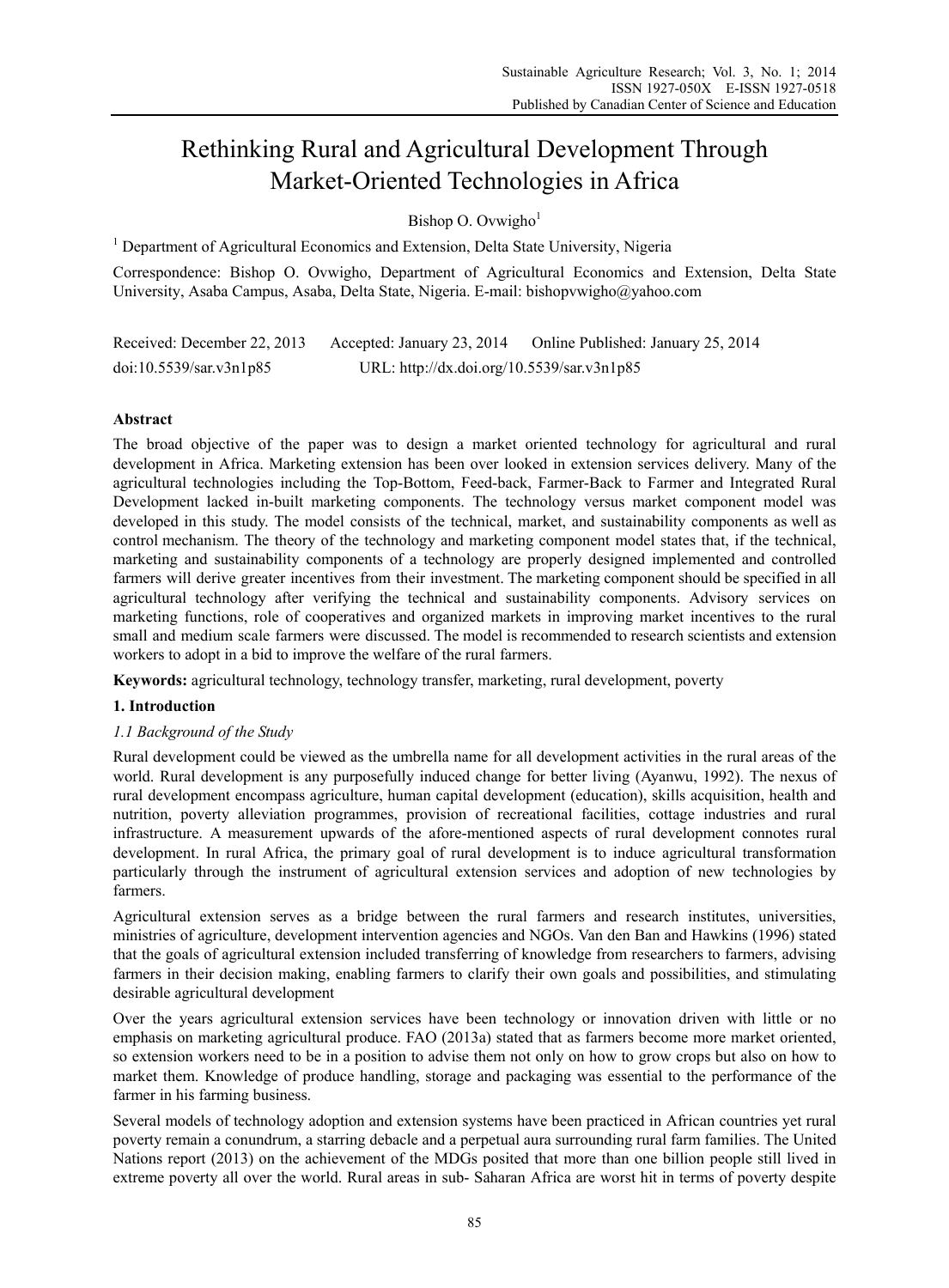their esteemed economic importance. Cleaver and Graeme (1995), IFAD (2001) and SESRTCIC (2007) reiterated the fact that larger percentages of the world's poor lived in rural areas. The rural people accounted for almost 75 per cent of world's poor people (Global Monitoring Report, 2013).

There is a strong relationship between agricultural stagnation and poverty in sub-Saharan Africa. Much, though not all, of the solution for poverty alleviation depends on stimulating agricultural growth in Africa. Data collected by the World Bank, the Food and Agricultural Organization of the United Nations (FAO), and the African governments, shows that most of Africa's poor live in rural areas and depend on agriculture for survival. The dependence is both direct in growing food and cash crops, and indirect by working on farms or by trading in agricultural inputs and products (Cleaver & Graeme, 1995).

Ovwigho and Ifie (2009) defined a rural area as a socio-political entity where the major occupation is farming (crop, fishing and livestock production) and related income generating activities such as processing of agricultural produce, native soap making, weaving, game haunting and pottery. They also mentioned that most rural areas in Africa were characterised by small population size, few or no industries as well as lack of social and basic amenities of life.

## *1.2 Problems of Implementing Agricultural Development Programmes*

National governments and international development intervention agencies have implemented variegated rural and agricultural development projects. Notable examples were the green revolution programmes and the World Bank assisted agricultural development projects. These programmes were laudable, feasible and contributed to measurable success in rural and agricultural development. However, many of the programmes appear alienated to the farmers' problems coupled with the rent-seeking behaviours of officials charged with the responsibilities of implementation.

According to Benjaminsen et al. (2013) rent seeking came up in wild life management in Tanzania when central control over wildlife was introduced and wildlife revenues continued to be captured by local, regional and state elites. Following the central control Presidential licences were 'regularly issued to friends of the Minister or Director, or to former holders of these posts and concessions were allegedly leased to smaller national companies silently owned by senior public officials with political links in Ministry or Wildlife Department' (Leader-Williams et al., 2009) Among observers of the wildlife sector in Tanzania, there is general agreement that the hunting business is marked by extensive corruption (Jansen, 2009; Leader-Williams et al., 2009; Nelson, 2009, 2010; Sachedina, 2008).

In Nigeria rent seeking behaviour in the form of corruption has become a national malaise in the management of government sponsored agricultural and rural development programmes and projects. Orubu (2013) attributed the slow pace of economic development in Nigeria to corruption. He defined corruption as an illegal form of rent seeking behaviour. ADB (2001) as cited by Orubu (2013) stated the corruption in Nigeria was not that officials were corrupt but corruption was official.

Though rent-seeking behaviour is major attenuating factor to success of rural and agricultural development much still depends on the sensitivity of the programme to the plight and needs of the intended beneficiaries, There is need to develop programmes or services that are intrinsic to the immediate needs or problems of the rural farm families. Thus this article is designed to present a discussion of previous models of agricultural and rural development with a view to developing an agricultural technology and marketing component model for the purpose of improving the welfare of rural farmers in Africa.

# *1.3 Agricultural Extension Models*

Several agricultural extension models and systems geared towards agricultural development have been developed by professionals and experts in the field of agricultural development. It suffices to mention that Ogunfiditimi and Ewuola (1995) described twelve agricultural extension systems. These were the Conventional Ministry Approach, University Organized Type, the Cooperative Extension System, Commodity Focused Approach, the Community Type, Integrated Agricultural Development Approach, Integrated Rural Development, *Animation Rurale,* Training and Visit System, Farming System Research and Extension, Private Sector Extension Type, and Total Extension System. The Conventional approach, and Training and Visit (T & V) system of technology transfer were the most popular. Swanson (1997) described the conventional technology transfer model (Figure 1). The model explains the linkages and institutional framework for the transfer of technology to the farmers. The model is used by ministry of agriculture and other government officials in reaching the farmers with new technologies. Anderson and Feder (2003) noted that extension services have good public support and were delivered by civil servants.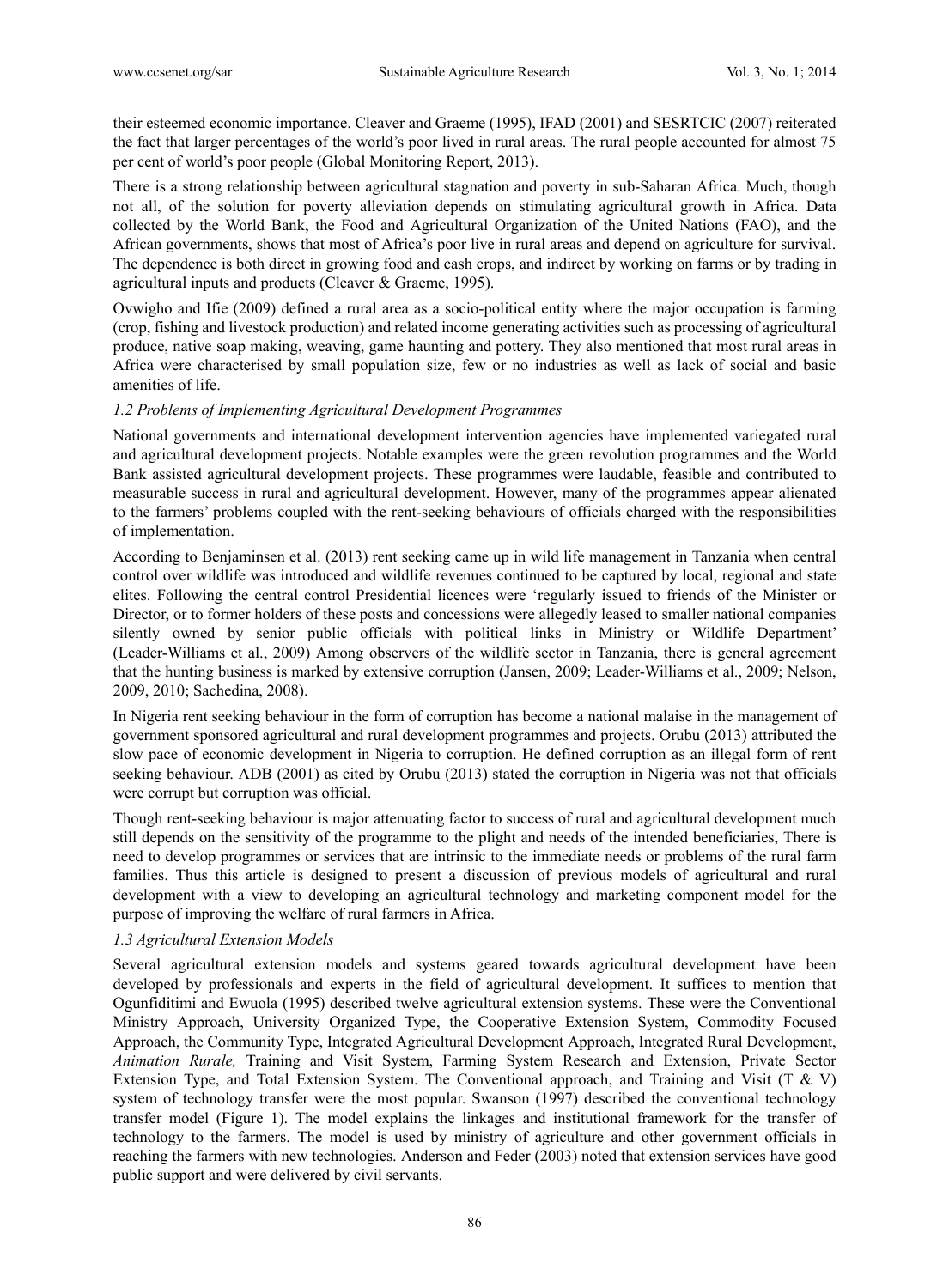

Figure 1. Institutional components of an agricultural technology system Source: Swanson, 1997. Strengthening research-extension-farmer linkages.

FAO (2013b) stated that the conventional transfer-of-technology was characterised by the top-down and feedback communication models. In the top-down model (Figure 2), technology transfer was a one-way process where technologies developed by scientists were passed on to extension services to be transferred to users. The weakness of this model was that it did not involve farmers in identifying the constraints and adapting the research to local conditions. This model has failed in areas where the farming system is complex.





Source: FAO (2013b). Alternative research and extension systems technology transfer models.

The feedback model (Figure 3) was an attempt to overcome the weaknesses of the top-down model. In this model the response of users to the new technology was gathered. However, this feedback was considered to be weak as the users remain passive recipients of technology and the feedback function solely rests with the extension service (Stoop, 1988 as cited by FAO 2013b).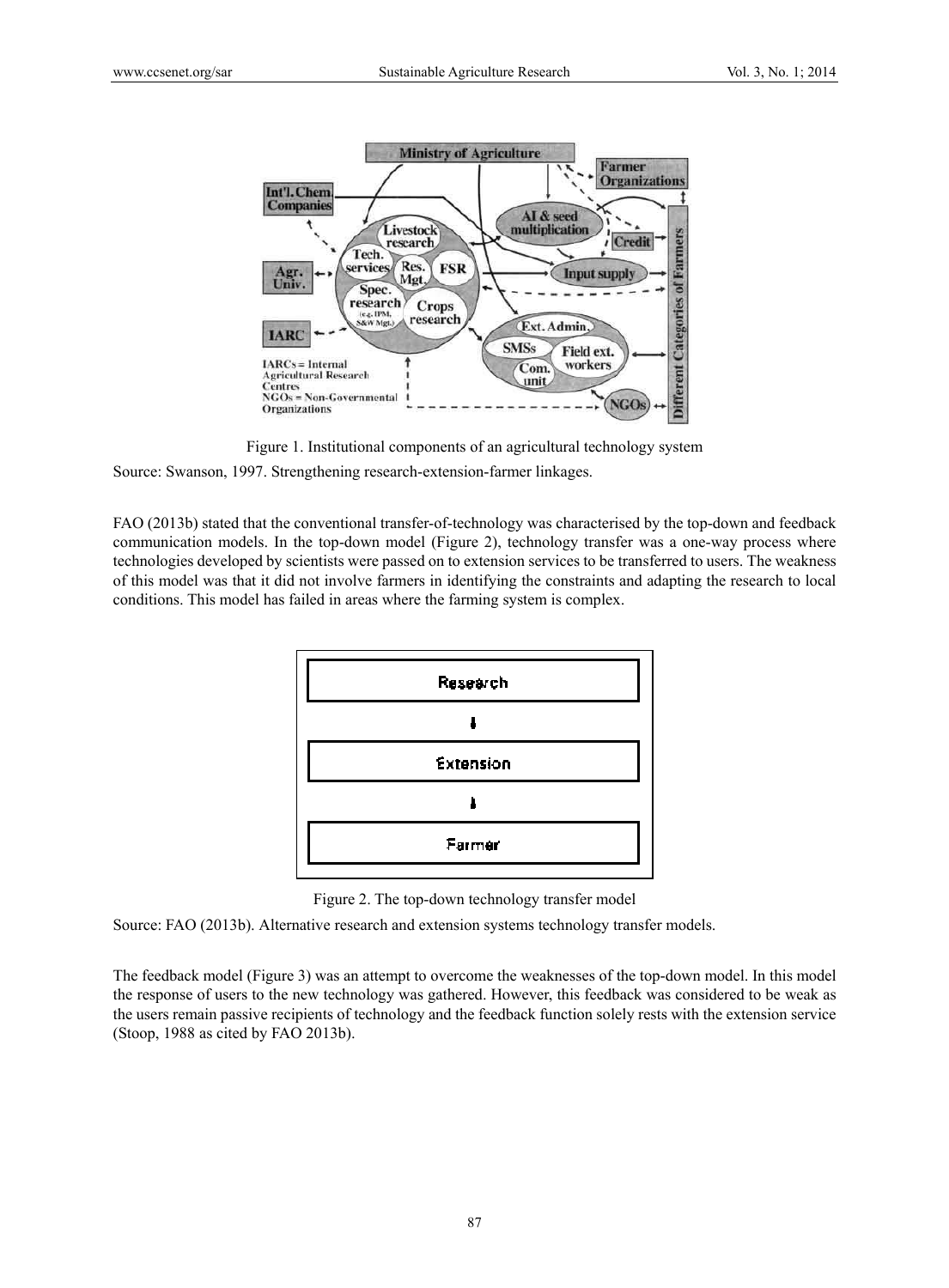.



Figure 3. The feedback technology transfer model

Source: FAO (2013b). Alternative research and extension systems technology transfer models.

An improved version of this model is the modified feedback technology model (Figure 4), in which importance was given to identification of farmer target groups in the recommendation domain.



Figure 4. The modified feedback technology transfer model

Source: FAO (2013b). Alternative research and extension systems technology transfer models.

The modified feedback model led to the farmer-back-to-farmer model (Figure 5).



Figure 5. Farmer-back-to-farmer' technology generation and transfer system

Source: FAO (2013b). Alternative research and extension systems technology transfer.

According to Rhoades and Booth (1982) as cited by FAO (2013b) the farmer-back-to-farmer model was designed to improve the two-way communication between the farmer and extension organisations. In this model, farmers and extension personnel were actively involved in the research process. It is based on the assumption that farming systems research/extension research (FSR/E) must begin and end with the farmer. The model involves diagnosis to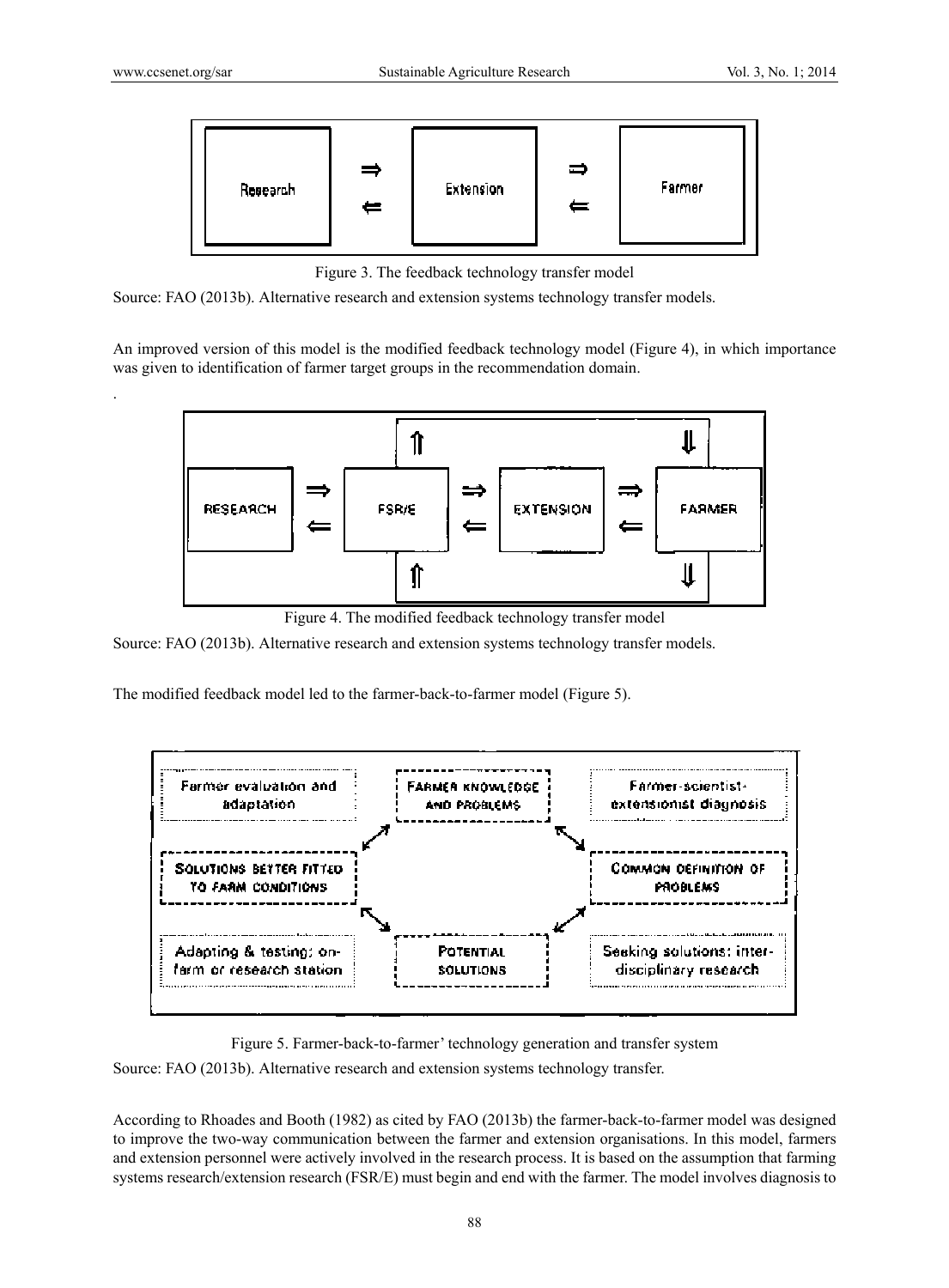define problems; interdisciplinary team research to develop potential solutions; on-farm and experiment station testing and adaptation of proposed solutions to farmer's conditions, and farmer evaluation and adaptation of the technology and monitoring of its adoption (Stoop, 1988 as cited by FAO, 2013b). The degree of farmer participation and integration between on-station and on-farm research is high in this model compared with the modified feedback model (FAO, 2013b).

Swanson and Rajalahti (2010) maintained that the technology transfer model of extension was prevalent during colonial times and re-emerged with intensity during the 1970s and 1980s when the Training and Visit (T&V) system was established in many Asian and Sub-Saharan African countries. They admonished that agricultural development goals should go beyond the primary focus on technology transfer in the twentieth century. They maintained that in addition to transferring new technologies in this modern era, priority should be given to increasing farm incomes, maintaining national food security, empowering farmers by building social capital within rural communities, training farmers to use sustainable natural resource management practices and improving rural livelihoods.

The deficiencies of the conventional transfer of technology models have given rise to more clientele involvement approaches including the Participatory Rural Appraisal and Farmer Field School. According to Igbokwe and Enwere (2001) the Participatory Rural Appraisal arose from the inadequacies of the conventional approaches to rural development, agricultural research and extension in Asia, Africa and Latin America. They defined Participatory Rural Appraisal as approaches and methods which enable local people to share, enhance and analyze their knowledge of life and conditions, to plan and act on their own. They further emphasized that the use of PRA enables local people to undertake their own appraisal, analysis and actions as well as monitoring and evaluation of programmes designed for their benefits. The methods of PRA include direct observation, semi structured interviewing, Focus Group Discussion, Matrix scoring and pair wise ranking, diagramming and scoring, community sketch maps, social maps, village transect, farm sketches, seasonal calendar, time trends, time lines, historical profiles, Team contract, flow or linkage diagrams, Venn and network diagrams and workshops/shared presentation (Igbokwe & Enwere, 2001; Pretty & Vodouhê, 1997)

The Farmer Field School is a form of adult education, which evolved from the concept that farmers learn optimally from field observation and experimentation. It was developed to help farmers tailor their Integrated Pest Management (IPM) practices to diverse and dynamic ecological conditions. In regular sessions from planting till harvest, groups of neighbouring farmers observe and discuss dynamics of the crop's ecosystem. Simple experimentation helps farmers further improve their understanding of functional relationships (for example pests-natural enemy population dynamics and crop damage-yield relationships). In this cyclical learning process, farmers develop the expertise that enables them to make their own crop management decisions. Special group activities encourage learning from peers, and strengthen communicative skills and group building (Anderson & Feder, 2003; FAO, 2013c).

# *1.4 Models of Rural Development*

Several models of rural development have been practised in developing countries. The most important were the urban, sectoral and integrated rural development models. The urban development model was the earliest development model. The urban development model favours the concentration of development projects in the urban areas. The underlying assumption was that benefits of urban development would trickle down to the rural areas and stimulate rural growth (Rondinelli et al. 1978 as cited by Ayichi, 1995). Experience has shown that the trickle down hypothesis implicit in this model was not always true (Ayichi, 1995). The sectoral development model views agricultural development as the same as rural development. It focuses basically on agricultural development since agriculture is the main stay of most rural areas in Africa. This approach has been found ineffective because rural development embraces all facets of rural life including education, health services, transport, industry, commerce, social welfare and politics (Ayichi, 1995).

The latest approach to rural development has been the integrated rural development. The World Bank and UNDP made use of this approach in several development initiatives in developing countries. The Agricultural Development Projects sponsored by the World Bank is a practical example of the Integrated Rural Development model. The advocates of this approach believe that the problem of rural development was how to eradicate integrated rural poverty which could only be achieved through integrated strategy (Lele & Adu-Nyako, 1991). The integrated approach sought to develop all sectors of the rural economy and effectively link them to urban economy. It encourages mutually supportive urban and rural linkages. It aims at increasing the contribution of the rural sector to the Gross Domestic Product (GDP) and to enthrone equity in the distribution of gains of increased productivity between the urban and rural dwellers. The strategy entails government and community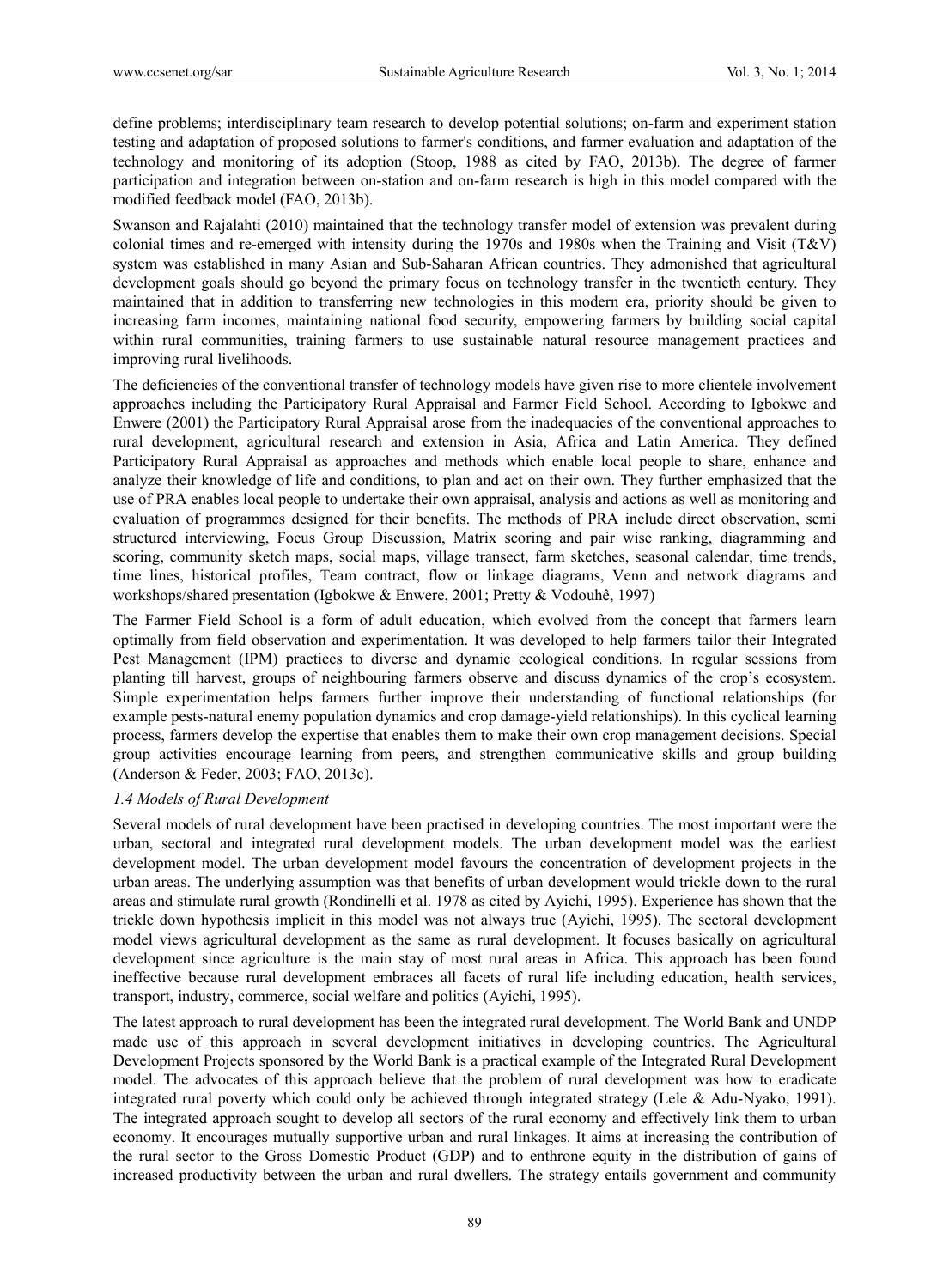cooperative participation in the provision of better health services, education and rural infrastructure coordinated simultaneously in such a manner as to enhance the overall welfare of the rural dwellers (Ijere, 1992).

## **2. Technology and Marketing Component Model**

The main objective of the technology and marketing component model is to enable farmers particularly the rural farm families derive the utmost benefit from their farming endeavour. The theory of the technology and marketing component model states that, if the technical, marketing and sustainability components of a technology are properly designed implemented and controlled farmers will derive greater incentives from their investment (see Figure 6).



Figure 6. Technology and market component model

Any agricultural technology should consist of technical, marketing and sustainability components. The technical components include technical feasibility, durability, applicability and availability of parts. The marketing components of agricultural technology encompass among others the availability of markets, price information of inputs and outputs, costs of production, profitability, grading, transportation, packaging, resource use efficiency, planning and market promotion, sales timing, storage and types of markets. This agreed with Mohammed et al. (2013), and Adegeye and Dittoh (1982) that agricultural marketing could be compartmentalised as the stages of operations which aid the movement of agricultural commodities from the farms to the consumers. The stages included assemblage of goods, storage, transportation, processing, grading and financing of these activities. The type of markets and marketing functions of the new technology must be specified in the package for improved marketing methods and strategies.

The sustainability component engenders the appropriateness of the innovation. These include ecological compatibility, economic viability, socio-cultural compatibility and trialability potentials. Sustainable development has been defined in many ways, but the most frequently quoted definition is from our common future, also known as the Brundtland Report (1987). This report defined sustainable development as development that meets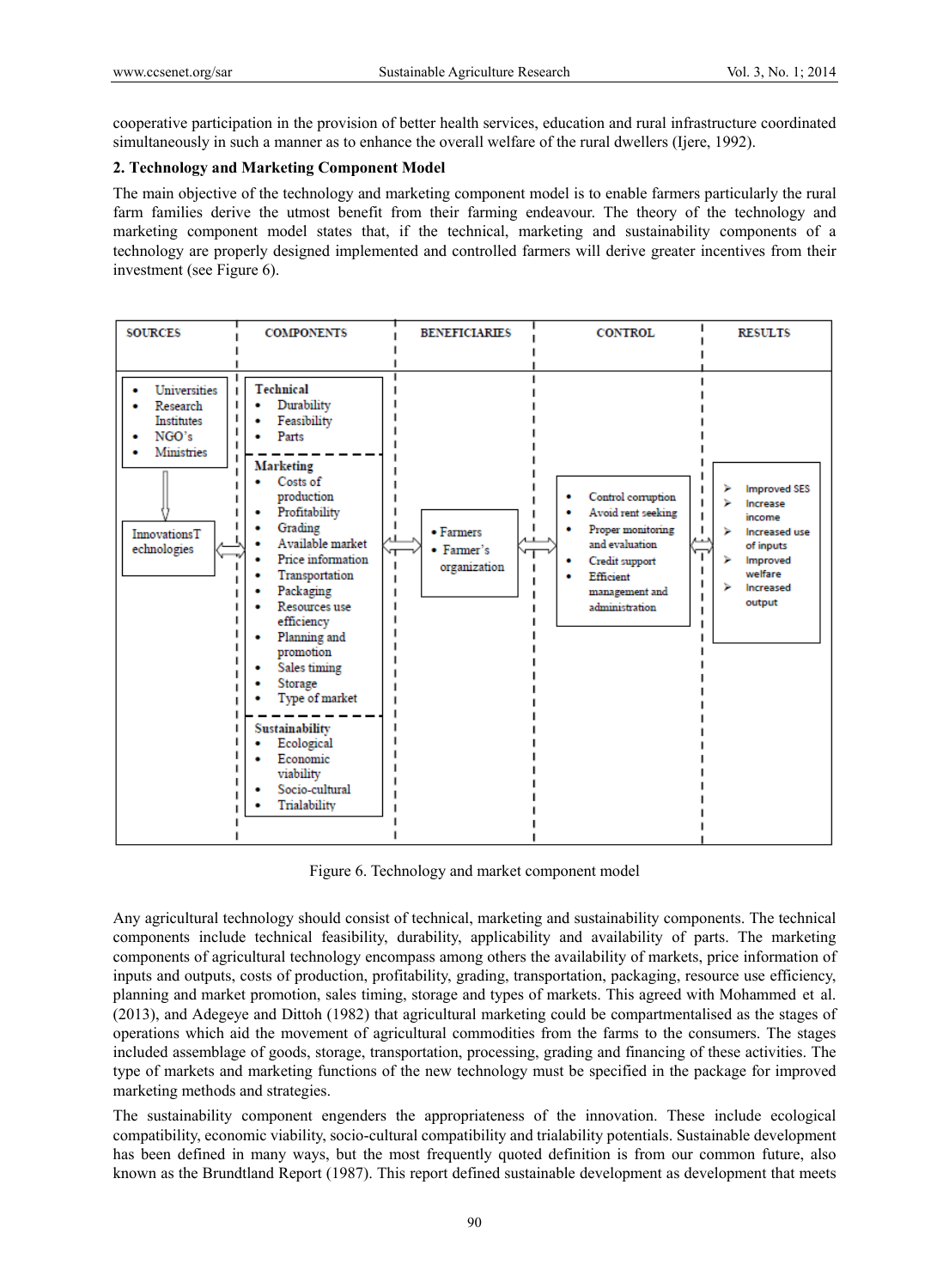the needs of the present without compromising the ability of future generations to meet their own needs (International Institute for Sustainable Development (2013). Wikipedia (2013) stated that ecologically sustainable development was the environmental component of sustainable development. It could be achieved partially through the use of the precautionary principle if there were threats of serious or irreversible environmental damage. Lack of full scientific certainty should not be used as a reason for postponing measures to prevent environmental degradation. The present generation should ensure that the health, diversity and productivity of the environment was maintained or enhanced for the benefit of future generations. Environmental factors should be more heavily weighted in the valuation of assets and services to provide more incentives for the conservation of biological diversity and ecological integrity (Wikipedia, 2013). Most essentially the new technology should not deplete the environment, for example, the use of chemicals like Lindane which destroys mature and immature fishes in artisanal fishing.

Most adoption researchers agree that the key characteristics which affect adoption of innovations were relative advantage and trialability. Relative advantage could be defined as the degree to which the innovation was perceived as being superior to the former one. Trialability is the ability to try the innovation on a small scale Rogers (2003), Pannell et al. (2006) and Ghane et al. (2011) found that relative advantage, observability, compatibility, trialability, simplicity and social influence were positively related to adoption of Integrated Pest Management practices by paddy farmers in Iran.

A control mechanism is built into the implementation process to guarantee successful outcomes. The expected benefits of the model are improved social economic status, increased income, increased use of inputs, improved welfare and increased output. Om the whole the model suggests the exigencies for research scientists to incorporate marketing component in the development and design of agricultural technologies to enable farmers' desire and adopt new technologies. Swanson (1997) defined technology as the application of knowledge for practical purposes. Generally, technology was used to improve the human condition, the natural environment, or to carry out other socioeconomic activities. He further maintained that technology could be classified into two major categories: (1) material technology, where knowledge is *embodied* into a technological product such as tools, equipment, agrochemicals, improved plant varieties or hybrids, improved breeds of animals (for example, semen from progeny-tested sires used for artificial insemination), and vaccines; and (2) knowledge-based technology such as the technical knowledge, management skills, and other processes that farmers need to successfully grow a crop or produce animal products (Swanson, 1997)

## *2.1 Application of the Technology Market Component Model*

The technology marketing component model could be applied to transfer of technology in virtually all aspects of agriculture (Figure 6). For example in modern snail production, the system of marketing can be included as part of the technology transfer after verifying the sustainability and technical feasibilities. The systems of marketing include storage methods, packaging, grading, price information and markets. The farmers should be educated on where best to sell snails (for example hotels and restaurants) in order to maximise profit.

In crop production, the system of marketing should be specified on improved crop varieties by the technology provider. The farmers should have an initial idea about the economics of the new variety before going into production. The marketing instructions, toxicity level and technical application should be written on the containers of agro-chemicals by manufacturers and institutions. In material technologies like Tractor mounted machines, the marketing components including storage, packaging, cost of production and profit margins should be spelt out by manufacturers or institutions for wholesalers and retailers to see before buying the product.

## *2.2 Towards Market Oriented Agricultural Extension Services*

Today, one of the areas of agricultural extension delivery often overlooked is providing marketing extension services by extension agents to farmers. Poverty among rural farmers can be attributed to poor marketing of agricultural produce. The extension workers intermediary role is imperative when the farmer is faced with alternative decisions of where, when and how to sell his products. It is the duty of extension workers to provide advisory services on the marketing functions for various agricultural products (Table 1).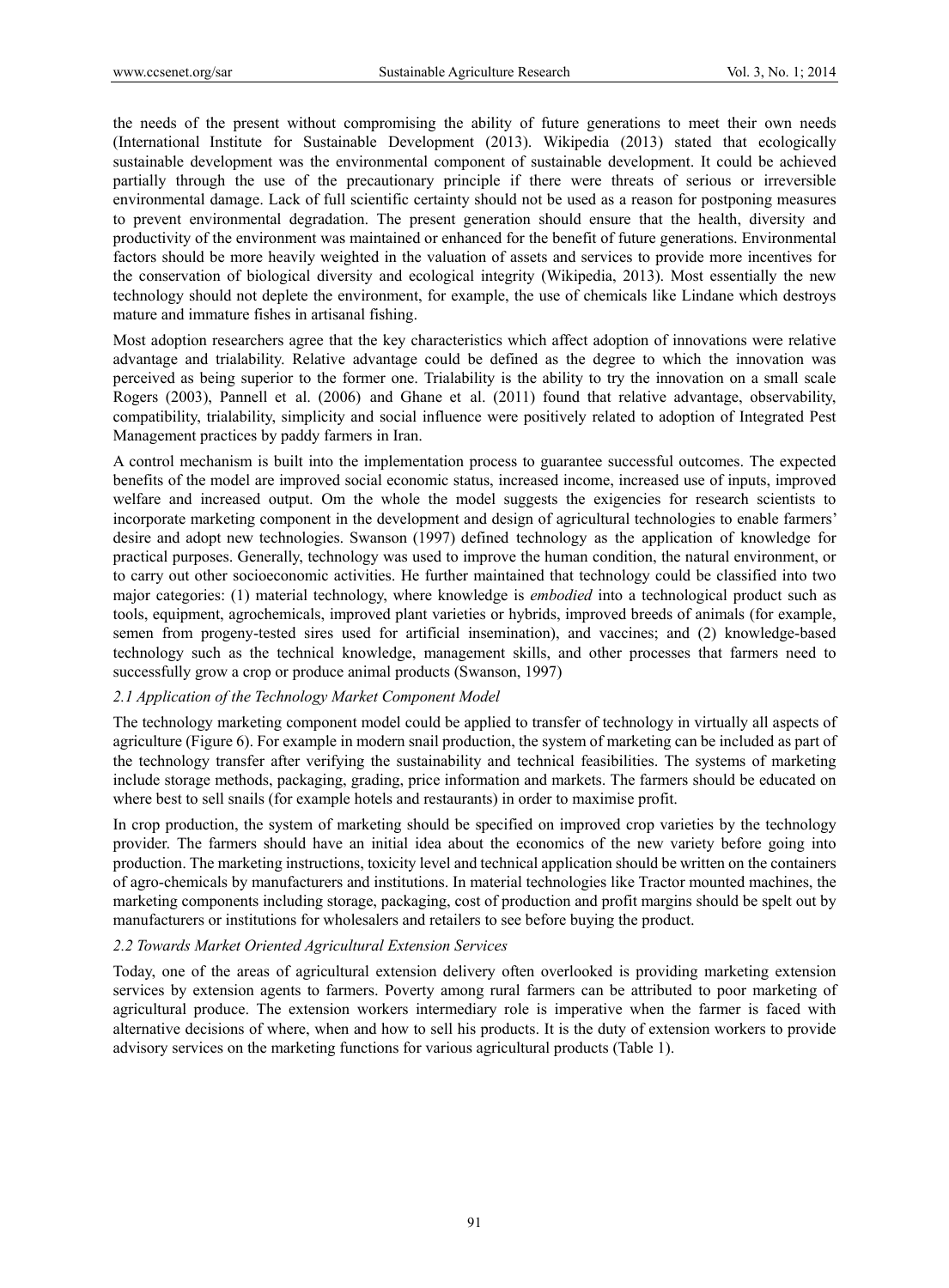| S/N | <b>Marketing Functions</b>    | Type of advise | Types of Agricultural Product                    |
|-----|-------------------------------|----------------|--------------------------------------------------|
|     | Available market              | Where          | All agricultural products                        |
|     | Price information             | When and where | Crops, livestock, forest products and Fish       |
|     | Transportation                | How            | Bulky and perishable products                    |
| 4   | <b>Grading</b>                | How            | Crops, livestock, forest products and Fish, eggs |
|     | Packaging                     | How            | Eggs, meat, fish                                 |
| 6   | Planning and Market promotion | When and where | All agricultural products                        |
|     | Sales timing                  | When           | All agricultural products                        |
| 8   | Storage                       | How and when   | All agricultural products                        |

## Table 1. Summary of marketing functions and types of advise for agricultural produce

The marketing component of agricultural production include available market, grading, price information, transportation, packaging, cost of production, resource use efficiency, profitability, planning and market promotion, sales timing and storage. The type of advise given to the farmer for each marketing function should focus on where, when and how best to market the product.

## 2.2.1 Available Market

For available market the type of advice should be based more on where to sell the product. The extension agent should advise the rural farmer where best to sell for profit maximisation.

## 2.2.2 Price Information

This revolves around advisory services on when and where to sell the product.

## 2.2.3 Transportation

This involves advice on how to transport the product for market efficiency and profitability.

## 2.2.4 Grading

The type of advice should be on how to grade the product for efficiency and attraction.

## 2.2.5 Packaging

The advice under packaging is on how to package for proper transportation and efficiency.

2.2.6. Planning and Market Promotion

The type of advice is on when and where to sell for efficiency and profitability.

## 2.2.7 Sales Timing

The advice is on when to sell for more profit.

## 2.2.8 Storage

The type of advice given to the farmer should be on how to store for the purpose of selling when prices are favourable.

Apart from these tit-bits on marketing functions approaches such as formation of cooperatives and organized agricultural produce markets could stimulate market incentives for small and medium scale farmers in rural Africa. Cooperative societies can supply services to the farmers and increase the bargaining power of group members (Akeredolu, 2011). Types of agricultural cooperatives include Farmers' Producer Cooperatives, Farmers' Consumer Cooperatives, Agricultural Produce Marketing Cooperatives, Thrift and Credit Cooperatives, and Multi-purpose Cooperatives (Adegeye & Dittoh, 1982).

In recent times farmers are being advised by NGOs, development intervention agencies and ministries to form cooperatives in order to be stronger in maximising the gains of agricultural production. The metaphor of most rural farmers in Africa could best be described as 'working from hand to mouth'. The agricultural markets were often unorganized. Farmers in some areas usually display agricultural goods by the road side running from one car to the other or one person to the other in order to sell their goods. Berg and Kent (1991) epitomized this situation when they asserted that an important factor affecting agricultural productivity in Africa was poor market access. They explained that many small scale farmers who rely on agriculture as means of livelihood sell most of their farm produce soon after harvest to either meet immediate cash needs or avoid high grain storage cost. The admonition is that government of African countries should make it a point of duty to build standard markets for agricultural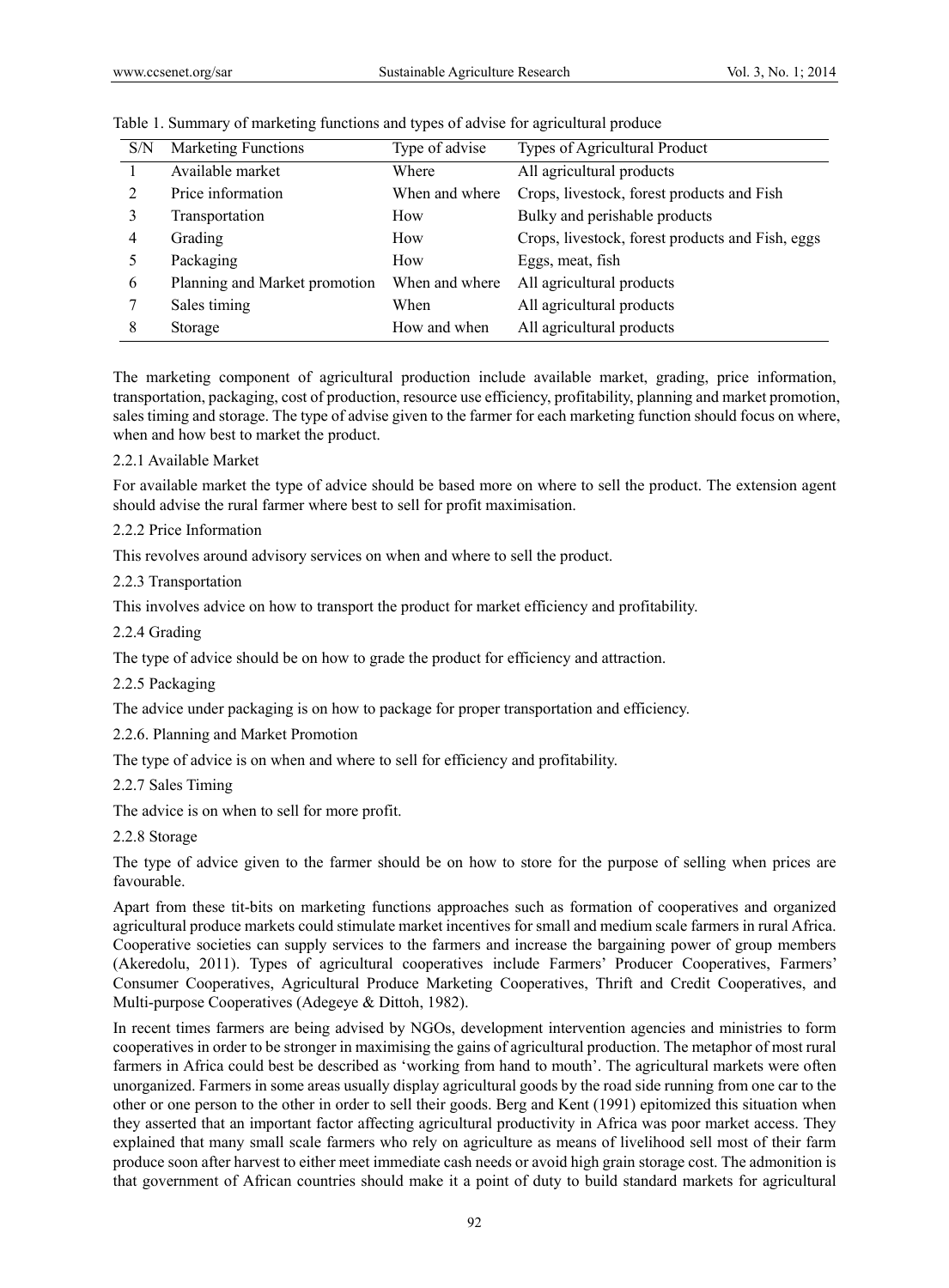produce. The availability of market gives the farmers hope instead of uncertainty that surrounds the marketing of agricultural produce by small and medium scale farmers in Africa.

#### **3. Conclusion**

Many models of agricultural and rural development have been developed and practiced for the purpose of agricultural and rural development yet poverty remains a major problem among rural farming households. The technology and marketing model developed in this study sought a market component in any new innovation/technology. The model consists of the technical; marketing and sustainability components as well as control mechanism to enable the rural farmers maximize the gains of their agricultural production endeavour. The model can be applied to transfer of technology in any aspect of agriculture. The marketing component should be specified in all agricultural technology after verifying the technical and sustainability components. The model is recommended to research scientists, extension workers and others interested in developing technologies to reduce rural poverty.

## **References**

- Adegeye, A. J., & Dittoh, J. S. (1982). *Essentials of Agricultural Economics.* Ibadan: Centre for Agricultural and Rural Development.
- Akeredolu, M. (2011). Innovations in the Marketing of Agricultural Produce: The Case of the FASO JIGI Cooperative in Mali. *Extension Farming Systems Journal, 7*(1), 11-20.
- Anderson, J. R., & Feder, G. (2003). Rural Extension Services. *Policy Research Working Pape*r No. 2976. Washington D. C: World Bank. http://dx.doi.org/10.1596/1813-9450-2976
- Ayanwu, C. N. (1992). *Community Development: The Nigerian Perspectiv*e. Ibadan: Gabesther Educational Books Ltd.
- Ayichi, D. (1995). Models of Rural Development in Nigeria. In C. E. Eboh, C. Okoye & D. Ayichi (Eds.). *Rural Development in Nigeria: Concepts, Processes and Prospects* (pp. 13-29)*.* Enugu: Auto-century Publishing Company Limited.
- Benjaminsen, A., Goldman, M. J., Minwary, M. Y., & Maganga, F. P. (2013). Wildlife Management in Tanzania: State Control, Rent Seeking and Community Resistance. *Development and Change, 44*(5), 1087-1109. http://dx.doi.org/10.1111/dech.12055
- Berg, E., & Kent, L. (1991). The Economics of Cereal Banks in the Sahel. Consultancy Report Prepared for USAID. Bethesda, Maryland, USA: Development Alternative Inc.
- Cleaver, K. M., & Graeme, D. W. (1995). Agriculture, Poverty, and Policy Reform in sub-Saharan Africa. *World Bank Discussion Papers*; No. 280. Washington, D.C: The World Bank. http://dx.doi.org/10.1596/0-8213-3189-2
- Food and Agriculture Organization, Food and Agriculture Organization, FAO. (2013a). Marketing Extension. Retrieved from http://www.fao.org/ag/ags/agricultural-marketing linkages/marketing extension/en/
- Food and Agriculture Organization, FAO. (2013b). Alternative research and extension systems technology transfer models. Retrieved from http://www.fao.org/docrep/W7508E/w7508e0d.htm
- Food and Agriculture Organization, FAO. (2013c). IPM Farmer Field Schools. Retrieved from http://www.fao.org/docrep/006/ad487e/ad487e02.htm
- Ghane, F., Samah, B. A., Ahmad, A., & Idris, K. (2011). The Role of Social Influence and Innovation Characteristics in the Adoption of Integrated Pest Management (IPM) Practices by Paddy Farmers in Iran. *Proceedings of the International Conference on Social Science and Humanity, 5*, 217-220
- Global Monitoring Report. (2013). Rural-Urban Dynamics and the Millennium Development Goals. Retrieved from http://go.worldbank.org/60UGFNSOD0
- Igbokwe, E. M. And Enwere, N. J. (2001). *Participatory Rural Appraisal in Development Research*. Enugu: New Generation Books
- Ijere, M. O. (1992). *Leading Issues in Rural Development.* Enugu: Acena Pblishers.
- International Fund for Agricultural Development, IFAD. (2001). The Challenge of Ending Rural Poverty, Rural Poverty Report 2001 IFAD.
- International Institute for Sustainable Development. (2013). What is Sustainable Development. Canada: International institute for sustainable development Retrieved from http://www.iisd.org/sd/